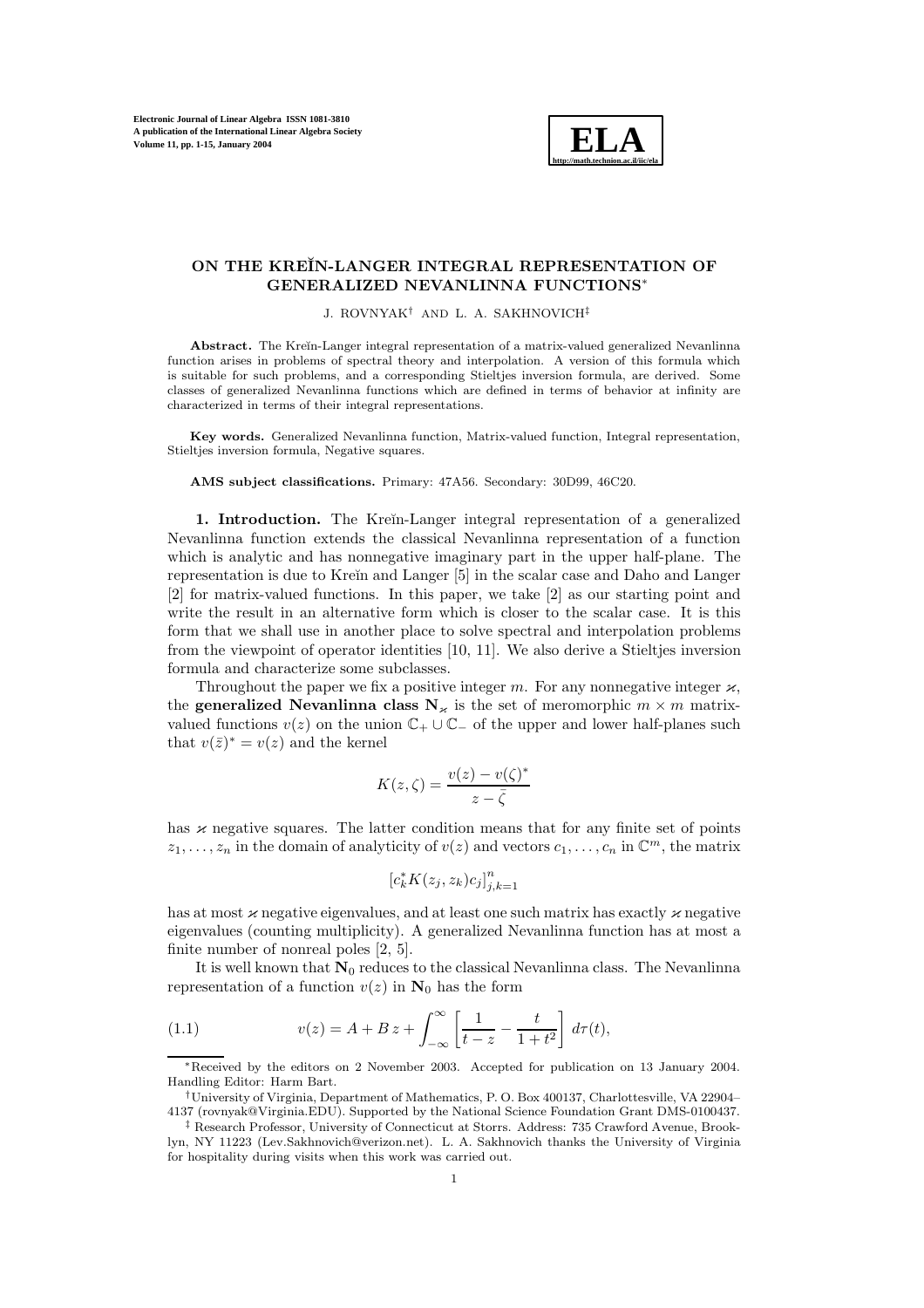

where  $\tau(t)$  is a nondecreasing  $m \times m$  matrix-valued function such that the integral

$$
\int_{-\infty}^{\infty} \frac{d\tau(t)}{1+t^2}
$$

is convergent and  $A = A^*$  and  $B \geq 0$  are constant matrices. The Stieltjes inversion formula

(1.2) 
$$
\tau(b) - \tau(a) = \lim_{y \downarrow 0} \frac{1}{\pi} \int_{a}^{b} \text{Im } v(t + iy) dt
$$

recovers the increments of  $\tau(t)$  for any points a, b of continuity of  $\tau(t)$ .

The Kreĭn-Langer representation (2.1) generalizes (1.1) to  $N_{\kappa}$  for any  $\kappa \geq 0$ . In place of the nondecreasing function  $\tau(t)$  on  $(-\infty, \infty)$  in (1.1), in (2.1) we use a function  $\tau(t)$  which is nondecreasing on each of the open subintervals of  $(-\infty, \infty)$  determined by a finite number  $\alpha_1, \ldots, \alpha_r$  of real points. The Stieltjes inversion formula (1.2) holds on each of these subintervals. We deduce this formula in matrix form, namely,

(1.3) 
$$
\int_{a}^{b} f(t) d\tau(t) g(t) = \lim_{y \downarrow 0} \frac{1}{\pi} \int_{a}^{b} f(t) \left[ \text{Im} \, v(t + iy) \right] g(t) dt,
$$

where  $f(t)$  and  $g(t)$  are any continuous matrix-valued functions on [a, b] of compatible orders and  $a, b$  are points of continuity of  $\tau(t)$ .

In the case of scalar-valued functions  $(m = 1)$ , it is a simple matter to rewrite the original form of the Kreĭn-Langer representation  $[5]$  in the form  $(2.1)$ . In the matrix case, this is less clear, and in Section 2 we give an explicit proof based on a fundamental result in Daho and Langer [2]. The Stieltjes inversion formula is derived in a matrix version in Section 3. In Section 4 we characterize some subclasses of  $\mathbb{N}_{\varkappa}$ in terms of the representation  $(2.1)$ . These classes arise naturally in applications. which will appear separately, that generalize results of A. L. Sakhnovich [9] and our previous papers [7, 8].

Integrals that appear in the paper are interpreted in the Stieltjes sense. Let  $\tau(t)$ be a nondecreasing  $m \times m$  matrix-valued function on a closed and bounded interval [a, b], and let  $f(t)$  and  $g(t)$  be continuous matrix-valued functions of orders  $p \times m$  and  $m \times q$  on the interval. We define

$$
\int_{a}^{b} f(t) \left[ d\tau(t) \right] g(t) = \lim \sum f(t_{k}^{*}) \left[ \tau(t_{k}) - \tau(t_{k-1}) \right] g(t_{k}^{*}),
$$

where the  $t_k$  are the division points of a finite partition of [a, b],  $t_k^*$  is a point in the k-th subinterval, and the limit is taken as the mesh of the partition tends to zero. The definition is extended to arbitrary bounded or unbounded intervals ∆, closed or not, by approximation. Elementary properties of the integral are assumed. We only note the estimate

(1.4) 
$$
\left\| \int_{\Delta} f(t) \left[ d\tau(t) \right] g(t) \right\| \leq \int_{\Delta} ||f(t)|| \, ||g(t)|| \, d \left[ \operatorname{tr} \tau(t) \right],
$$

where  $tr M$  is the trace of a square matrix M. Integrals of the type

$$
\int_{\Delta} f_0(t) d\tau(t),
$$

where  $f_0(t)$  is scalar valued, are included by writing  $f(t) = f_0(t)I_m$  and  $g(t) = I_m$ .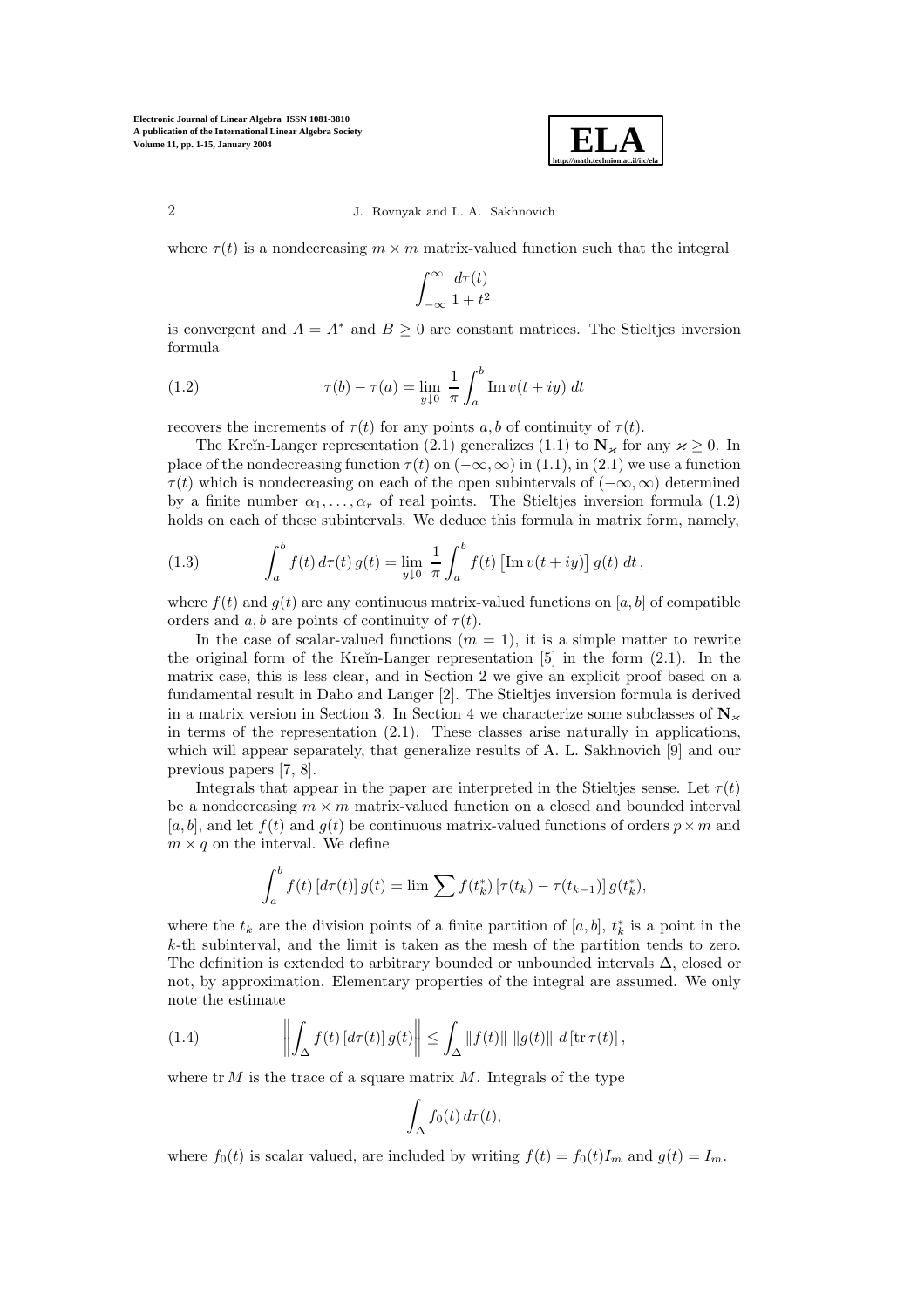

**2. The Kreĭn-Langer representation.** Our version of the Kreĭn and Langer generalization of (1.1) takes the following form.

THEOREM 2.1. Let  $v(z)$  be an  $m \times m$  matrix-valued meromorphic function such that  $v(\bar{z})^* = v(z)$  on  $\mathbb{C}_+ \cup \mathbb{C}_-$ . A necessary and sufficient condition that  $v(z)$  belong to some class  $N_k$  is that it can be written in the form

(2.1) 
$$
v(z) = \int_{-\infty}^{\infty} \left[ \frac{1}{t - z} - \sum_{j=0}^{r} S_j(t, z) \right] d\tau(t) + R_0(z) - \sum_{j=1}^{r} R_j \left( \frac{1}{z - \alpha_j} \right) - \sum_{k=1}^{s} \left[ M_k \left( \frac{1}{z - \beta_k} \right) + M_k \left( \frac{1}{\overline{z} - \beta_k} \right)^* \right],
$$

where  $\alpha_1,\ldots,\alpha_r\in(-\infty,\infty)$  and  $\beta_1,\ldots,\beta_s\in\mathbb{C}_+$  are distinct numbers, and

(1<sup>o</sup>) the real line is a union of sets  $\Delta_0, \Delta_1, \ldots, \Delta_r$  such that  $\Delta_1, \ldots, \Delta_r$  are bounded open intervals containing  $\alpha_1, \ldots, \alpha_r$  and having disjoint closures,  $\Delta_0$  is their complement, and

$$
\frac{1}{t-z} - S_j(t, z) = \frac{1}{t-z} \left(\frac{t-\alpha_j}{z-\alpha_j}\right)^{2\rho_j} \quad \text{on } \Delta_j, \quad j = 1, \dots, r,
$$
  

$$
\frac{1}{t-z} - S_0(t, z) = \frac{1+tz}{t-z} \frac{(1+z^2)^{\rho_0}}{(1+t^2)^{\rho_0+1}} \quad \text{on } \Delta_0,
$$

for some positive integers  $\rho_1, \ldots, \rho_r$  and a nonnegative integer  $\rho_0$ ;

 $(2<sup>°</sup>) \tau(t)$  is an  $m \times m$  matrix-valued function which is nondecreasing on each of the r + 1 open intervals of the real line determined by the points  $\alpha_1, \ldots, \alpha_r$ such that the integral

$$
\int_{-\infty}^{\infty} \frac{(t - \alpha_1)^{2\rho_1} \cdots (t - \alpha_r)^{2\rho_r}}{(1 + t^2)^{\rho_1 + \cdots + \rho_r}} \frac{d\tau(t)}{(1 + t^2)^{\rho_0 + 1}}
$$

converges;

- (3<sup>°</sup>) for each  $j = 0, 1, ..., r$ ,  $R_j(z)$  is a polynomial of degree at most  $2\rho_j + 1$ , having selfadjoint  $m \times m$  matrix coefficients, such that if a term of maximum degree  $C_j z^{2\rho_j+1}$  is present then  $C_j \ge 0$ , and  $R_1(0) = \cdots = R_r(0) = 0$ ;
- (4 $\degree$ ) for each  $k = 1, \ldots, s, M_k(z)$  is a polynomial  $\not\equiv 0$  with  $m \times m$  matrix coefficients such that  $M_k(0) = 0$ .

The proof shows that  $\Delta_0, \Delta_1, \ldots, \Delta_r$  can be chosen arbitrarily so long as the conditions in (1◦) are met. If  $v(z) \in \mathbb{N}_{\varkappa}, \rho_0, \rho_1, \ldots, \rho_r$  can be chosen such that  $\rho_0 + \rho_1 + \cdots + \rho_r \leq \varkappa$ . Then if  $\varkappa = 0$ ,  $r = s = 0$ ,  $\rho_0 = 0$ , and (2.1) reduces to (1.1). The convergence terms in (2.1) are given explicitly by

$$
S_j(t, z) = -\sum_{p=0}^{2\rho_j - 1} \frac{(t - \alpha_j)^p}{(z - \alpha_j)^{p+1}} \chi_{\Delta_j}(t), \qquad j = 1, \dots, r,
$$
  

$$
S_0(t, z) = \left\{ (t + z) \sum_{p=0}^{\rho_0 - 1} \frac{(1 + z^2)^p}{(1 + t^2)^{p+1}} + t \frac{(1 + z^2)^{\rho_0}}{(1 + t^2)^{\rho_0 + 1}} \right\} \chi_{\Delta_0}(t).
$$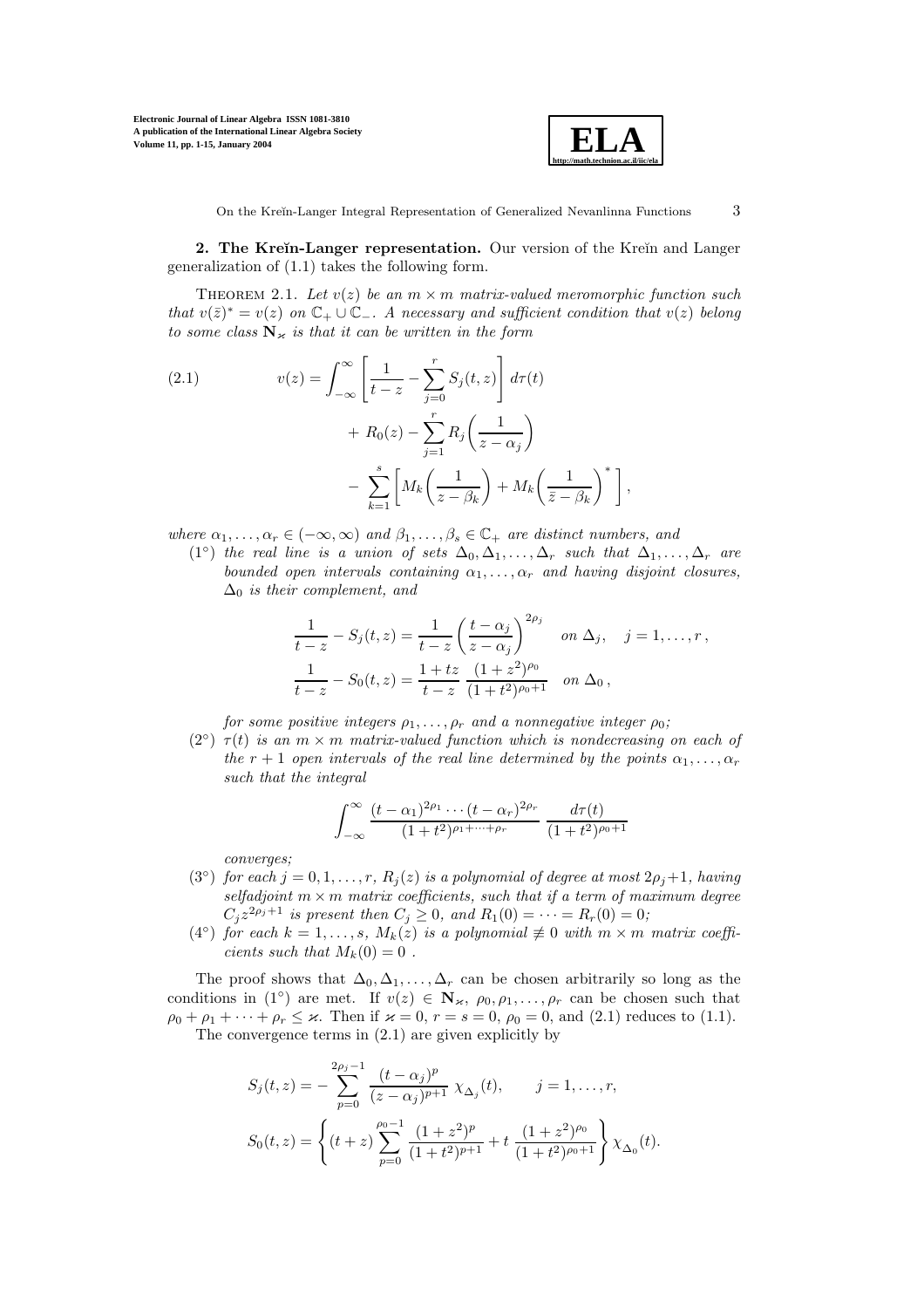

THEOREM 2.2 (Daho and Langer [2], Proposition 2.1). Let  $v(z)$  be an  $m \times m$ matrix-valued function in  $\mathbb{N}_{\varkappa}$ . If  $v(z)$  is holomorphic at  $z_0 = iy_0$ ,  $y_0 > 0$ , then

(2.2) 
$$
v(z) = \frac{1}{\prod_{j=1}^{q} (z - \gamma_j)^{\rho_j} (z - \bar{\gamma}_j)^{\rho_j}} \cdot \left\{ (z^2 + y_0^2)^{\rho} \int_{-\infty}^{\infty} \frac{tz + y_0^2}{t - z} d\sigma(t) + \sum_{\ell=0}^{2\rho+1} B_\ell z^\ell \right\},
$$

where

- (1)  $q, \rho, \rho_1, \ldots, \rho_q$  are nonnegative integers such that  $\rho_1 + \cdots + \rho_q \leq \rho \leq \varkappa$ ;
- (2)  $\gamma_1,\ldots,\gamma_q$  are distinct points in  $\mathbb{C}_+ \cup (-\infty,\infty)$ ,  $\gamma_j \neq iy_0$  for all j, and the nonreal points among  $\gamma_1, \ldots, \gamma_q$  coincide with the poles of  $v(z)$  in  $\mathbb{C}_+$ ;
- (3)  $\sigma(t)$  is a bounded nondecreasing  $m \times m$  matrix-valued function on the real line;
- (4)  $B_0, \ldots, B_{2\rho+1}$  are selfadjoint  $m \times m$  matrices with  $B_{2\rho+1} \geq 0$ .

The converse is also true and proved in [2, p. 280]. In fact, the argument there shows that

(2.3) 
$$
v(z) = \frac{1}{q(z)q(\bar{z})^*} \left\{ p(z)p(\bar{z})^*v_0(z) + R(z) \right\}
$$

belongs to some class  $N_k$  whenever  $v_0(z)$  belongs to  $N_0$ ,  $p(z)$  and  $q(z)$  are polynomials, and  $R(z)$  is a polynomial with selfadjoint  $m \times m$  matrix coefficients. Factorizations of the form (2.3) play an important role in the theory and have been studied in a series of recent papers, including, for example, [3, 4, 6]. Such factorizations yield an exact description of the number of negative squares, which is lacking in our approach.

*Proof of Theorem 2.1, necessity.* Assume that  $v(z) \in N_{\kappa}$ . We first reduce to the case where  $v(z)$  is holomorphic on  $\mathbb{C}_+ \cup \mathbb{C}_-$ . Since  $v(z)$  has at most a finite number of nonreal poles and  $v(z) = v(\bar{z})^*$ , if there are nonreal poles we can write  $v(z) = v_1(z) + v_2(z)$ , where  $v_1(z)$  is holomorphic on  $\mathbb{C}_+ \cup \mathbb{C}_-$  and

$$
v_2(z) = -\sum_{k=1}^s \left[ M_k \left( \frac{1}{z - \beta_k} \right) + M_k \left( \frac{1}{\bar{z} - \beta_k} \right)^* \right]
$$

for some polynomials  $M_k(z) = \sum_{\ell=1}^{\sigma_k} M_{k\ell} z^{\ell}$ ,  $k = 1, \ldots, s$ , as in  $(4^{\circ})$ . A straightforward calculation yields

(2.4) 
$$
\frac{v_2(z) - v_2(\zeta)^*}{z - \bar{\zeta}} = \sum_{k=1}^s B_k(\zeta)^* \begin{bmatrix} 0 & H_k \\ H_k^* & 0 \end{bmatrix} B_k(z),
$$

where for each  $k = 1, \ldots, s$ ,

$$
B_k(\zeta)^* = \left[ \frac{1}{\bar{\zeta} - \beta_k} \cdots \frac{1}{(\bar{\zeta} - \beta_k)^{\sigma_k}} \frac{1}{\bar{\zeta} - \bar{\beta}_k} \cdots \frac{1}{(\bar{\zeta} - \bar{\beta}_k)^{\sigma_k}} \right]
$$

$$
H_k = \left[ \begin{array}{cccc} M_{k1} & M_{k2} & \cdots & M_{k,\sigma_k - 1} & M_{k,\sigma_k} \\ M_{k2} & M_{k3} & \cdots & M_{k,\sigma_k} & 0 \\ \cdots & \cdots & \cdots & \cdots & \cdots \\ M_{k,\sigma_k} & 0 & \cdots & 0 & 0 \end{array} \right].
$$

,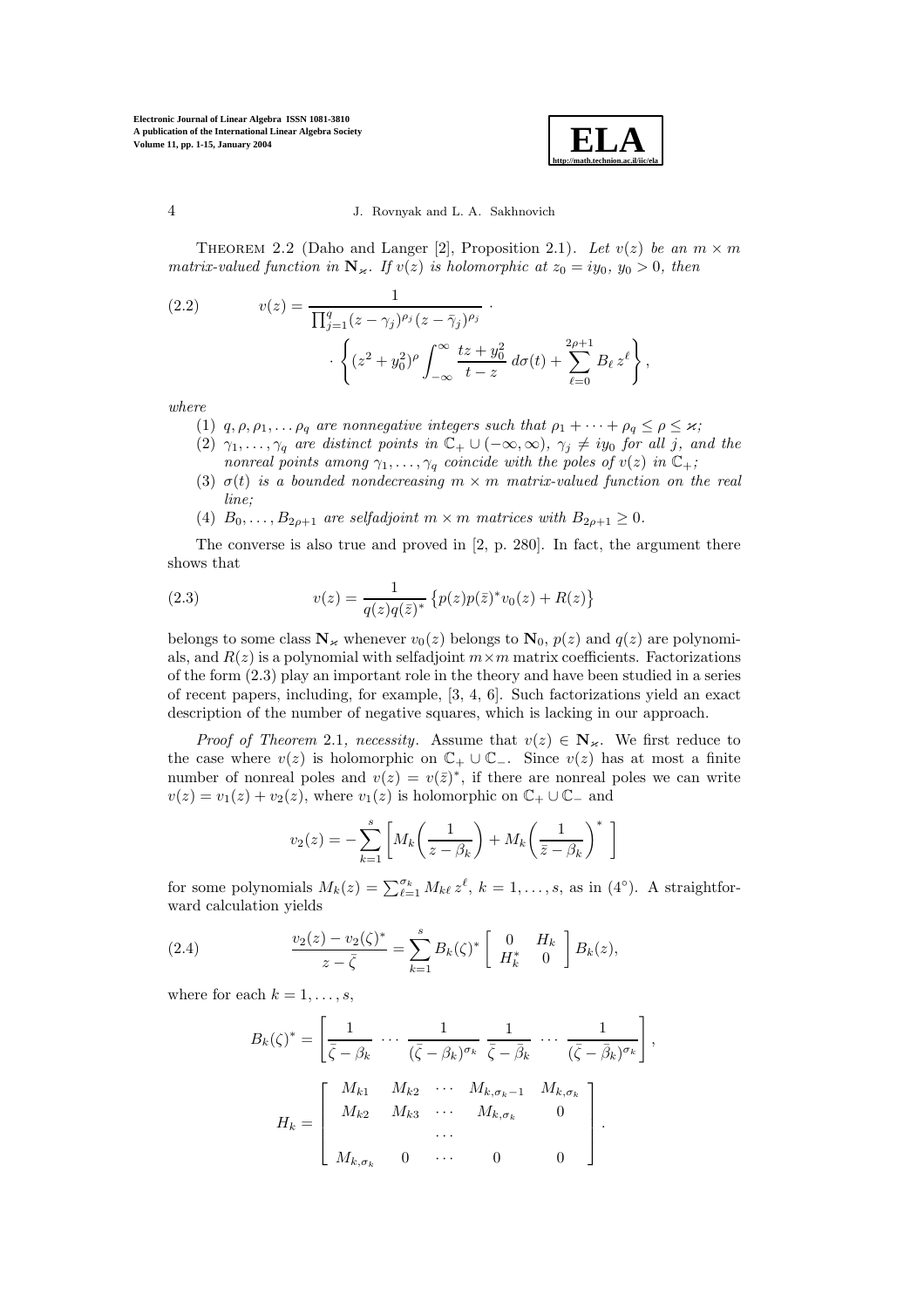

We deduce that  $v_1(z) \in \mathbb{N}_{\varkappa_1}$  and  $v_2(z) \in \mathbb{N}_{\varkappa_2}$  where  $\varkappa_1 + \varkappa_2 = \varkappa$ ; for example, this follows by reproducing kernel methods as in [1, Section 1.5].

Thus we may assume that  $v(z)$  is holomorphic on  $\mathbb{C}_+ \cup \mathbb{C}_-$ . Represent  $v(z)$  in the form (2.2) with  $z_0 = i$ . The numbers  $\gamma_1, \ldots, \gamma_q$  in (2.2) are then all real, and we denote them  $\alpha_1, \ldots, \alpha_r$ . The associated nonnegative integers  $\rho_1, \ldots, \rho_r$  may be presumed to be nonzero, since otherwise the corresponding terms play no role and can be omitted. Thus

(2.5) 
$$
v(z) = \varphi(z) \int_{-\infty}^{\infty} \frac{1 + tz}{t - z} d\sigma(t) + \frac{\sum_{\ell=0}^{2\rho+1} B_{\ell} z^{\ell}}{\prod_{j=1}^{r} (z - \alpha_j)^{2\rho_j}},
$$

where

(2.6) 
$$
\varphi(z) = \frac{(z^2 + 1)^{\rho}}{\prod_{j=1}^{r} (z - \alpha_j)^{2\rho_j}}.
$$

We show that if  $\rho_0$  is defined by  $\rho_0 + \rho_1 + \cdots + \rho_r = \rho$ , then it is possible to rewrite  $(2.5)$  in the form  $(2.1)$ . To do this, we prove that

(2.7) 
$$
v(z) \sim \int_{-\infty}^{\infty} \left[ \frac{1}{t-z} - \sum_{j=0}^{r} S_j(t,z) \right] d\tau(t),
$$

where  $F_1(z) \sim F_2(z)$  means that

$$
F_1(z) = F_2(z) + R_0(z) - \sum_{j=1}^{r} R_j \left(\frac{1}{z - \alpha_j}\right)
$$

for some polynomials  $R_0(z),...,R_r(z)$  as in  $(3°)$ . The relation  $\sim$  is transitive but not reflexive:  $F_1(z) \sim F_2(z)$  and  $F_2(z) \sim F_3(z)$  imply  $F_1(z) \sim F_3(z)$ , but  $F_1(z) \sim F_2(z)$ does not have the same meaning as  $F_2(z) \sim F_1(z)$ .

We first show that a jump  $\sigma_p = \sigma(\alpha_p + 0) - \sigma(\alpha_p - 0)$  at one of the points  $\alpha_1, \ldots, \alpha_r$  in the integral part of (2.5) produces a contribution

(2.8) 
$$
\varphi(z) \frac{1 + \alpha_p z}{\alpha_p - z} \sigma_p \sim 0.
$$

In fact, by a partial fraction decomposition,

$$
\varphi(z) \frac{1 + \alpha_p z}{\alpha_p - z} \sigma_p = T_0(z) - \sum_{j=1}^r T_j \left( \frac{1}{z - \alpha_j} \right),
$$

where for  $j = 0, \ldots, r, j \neq p, T_j(z)$  is a polynomial of degree at most  $2\rho_j$  and  $T_p(z)$ has degree  $2\rho_p + 1$  with leading coefficient

$$
\lim_{z \to \alpha_p} \left[ -(z - \alpha_p)^{2\rho_p + 1} \varphi(z) \frac{1 + \alpha_p z}{\alpha_p - z} \sigma_p \right]
$$
\n
$$
= \lim_{z \to \alpha_p} (z - \alpha_p)^{2\rho_p + 1} \frac{(1 + z^2)^\rho}{\prod_{j=1}^r (z - \alpha_j)^{2\rho_j}} \frac{1 + \alpha_p z}{z - \alpha_p} \sigma_p
$$
\n
$$
= \frac{(1 + \alpha_p^2)^{\rho + 1}}{\prod_{\substack{j=1 \ j \neq p}}^{r_{j=1}} (\alpha_p - \alpha_j)^{2\rho_j}} \sigma_p
$$
\n
$$
\geq 0.
$$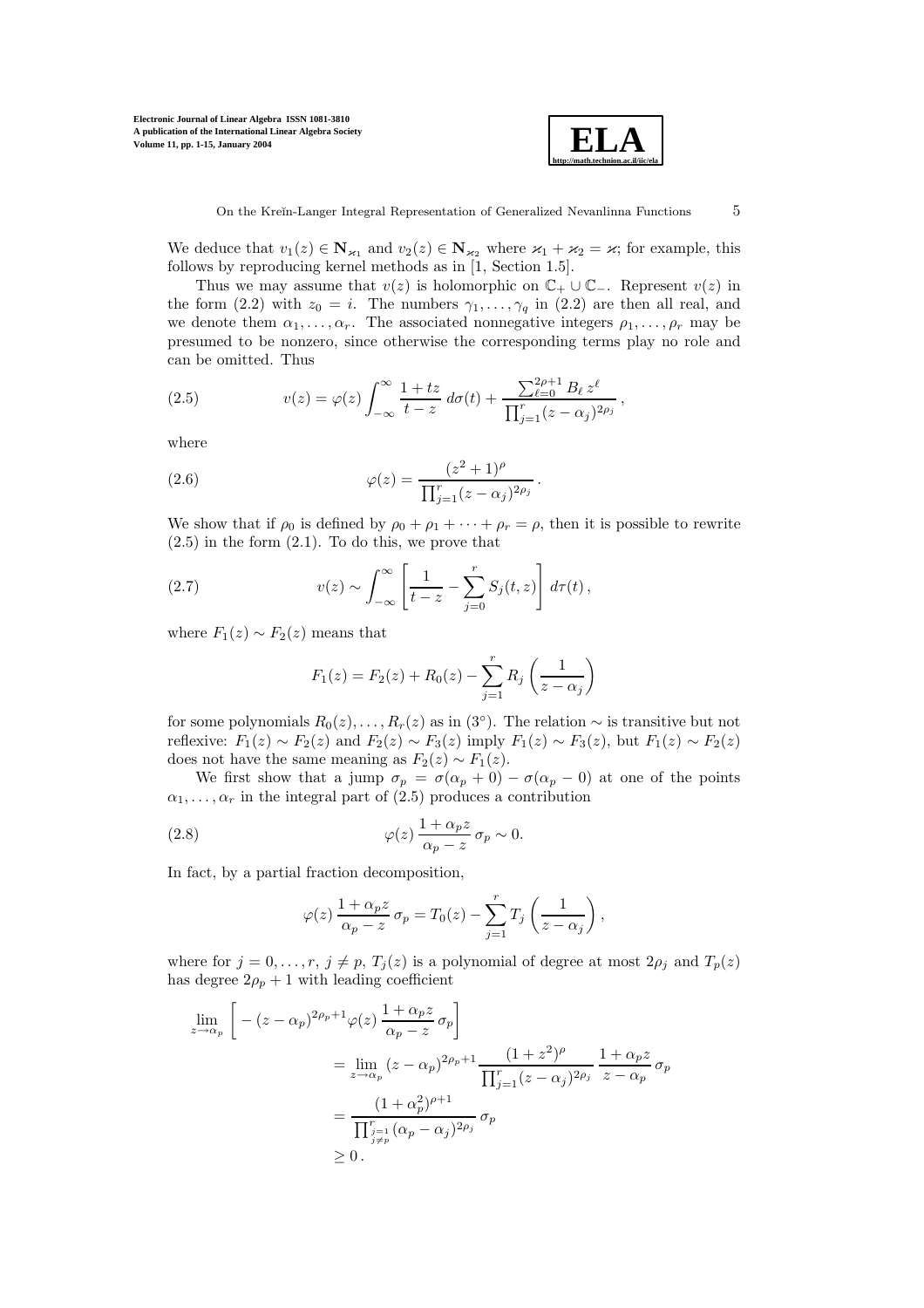

In a similar way,  $\sum_{\ell=0}^{2\rho+1} B_{\ell} z^{\ell} / \prod_{j=1}^{r} (z - \alpha_j)^{2\rho_j} \sim 0$  because  $B_{2\rho+1} \geq 0$ . Therefore by (2.5),

(2.9) 
$$
v(z) \sim \varphi(z) \int_{-\infty}^{\infty} \frac{1+tz}{t-z} d\sigma(t),
$$

where without loss of generality we may assume that  $\sigma(t)$  is continuous at the points  $\alpha_1,\ldots,\alpha_r.$ 

Define  $\tau(t)$  in the  $r + 1$  open intervals determined by  $\alpha_1, \ldots, \alpha_r$  so that

$$
d\tau(t) = \varphi(t) \left(1 + t^2\right) d\sigma(t).
$$

Then (2°) holds by construction. In any way, choose  $\Delta_0, \ldots, \Delta_r$  as in (1°). By (2.9),

(2.10) 
$$
v(z) \sim \sum_{j=1}^{r} \frac{\varphi_j(z)}{(z - \alpha_j)^{2\rho_j}} \int_{\Delta_j} \frac{1 + tz}{t - z} d\sigma(t) + (1 + z^2)^{\rho_0} \varphi_0(z) \int_{\Delta_0} \frac{1 + tz}{t - z} d\sigma(t),
$$

where

$$
\varphi_j(z) = (z - \alpha_j)^{2\rho_j} \varphi(z) = \frac{(1 + z^2)^{\rho}}{\prod_{\ell \neq j}^{r_{\ell-1}} (z - \alpha_{\ell})^{2\rho_{\ell}}}, \qquad j = 1, \dots, r,
$$

$$
\varphi_0(z) = (1 + z^2)^{-\rho_0} \varphi(z) = \frac{(1 + z^2)^{\rho_1 + \dots + \rho_r}}{\prod_{\ell=1}^{r} (z - \alpha_{\ell})^{2\rho_{\ell}}}.
$$

A typical term in the first part of (2.10) is

$$
\frac{\varphi_j(z)}{(z-\alpha_j)^{2\rho_j}} \int_{\Delta_j} \frac{1+tz}{t-z} d\sigma(t)
$$
\n
$$
= \frac{\varphi_j(z)}{(z-\alpha_j)^{2\rho_j}} \int_{\Delta_j} \left[ \frac{1}{t-z} - \frac{t}{1+t^2} \right] (1+t^2) d\sigma(t)
$$
\n
$$
\sim \frac{\varphi_j(z)}{(z-\alpha_j)^{2\rho_j}} \int_{\Delta_j} \frac{1}{t-z} (1+t^2) d\sigma(t)
$$
\n
$$
= \frac{1}{(z-\alpha_j)^{2\rho_j}} \int_{\Delta_j} \frac{1}{t-z} \varphi_j(t) (1+t^2) d\sigma(t)
$$
\n
$$
- \frac{1}{(z-\alpha_j)^{2\rho_j}} \int_{\Delta_j} \frac{\varphi_j(t) - \varphi_j(z)}{t-z} (1+t^2) d\sigma(t)
$$
\n
$$
\stackrel{(*)}{\sim} \frac{1}{(z-\alpha_j)^{2\rho_j}} \int_{\Delta_j} \frac{1}{t-z} \varphi_j(t) (1+t^2) d\sigma(t)
$$
\n
$$
= \int_{\Delta_j} \frac{1}{t-z} \left( \frac{t-\alpha_j}{z-\alpha_j} \right)^{2\rho_j} \varphi(t) (1+t^2) d\sigma(t)
$$
\n
$$
= \int_{\Delta_j} \left[ \frac{1}{t-z} - S_j(t,z) \right] d\tau(t).
$$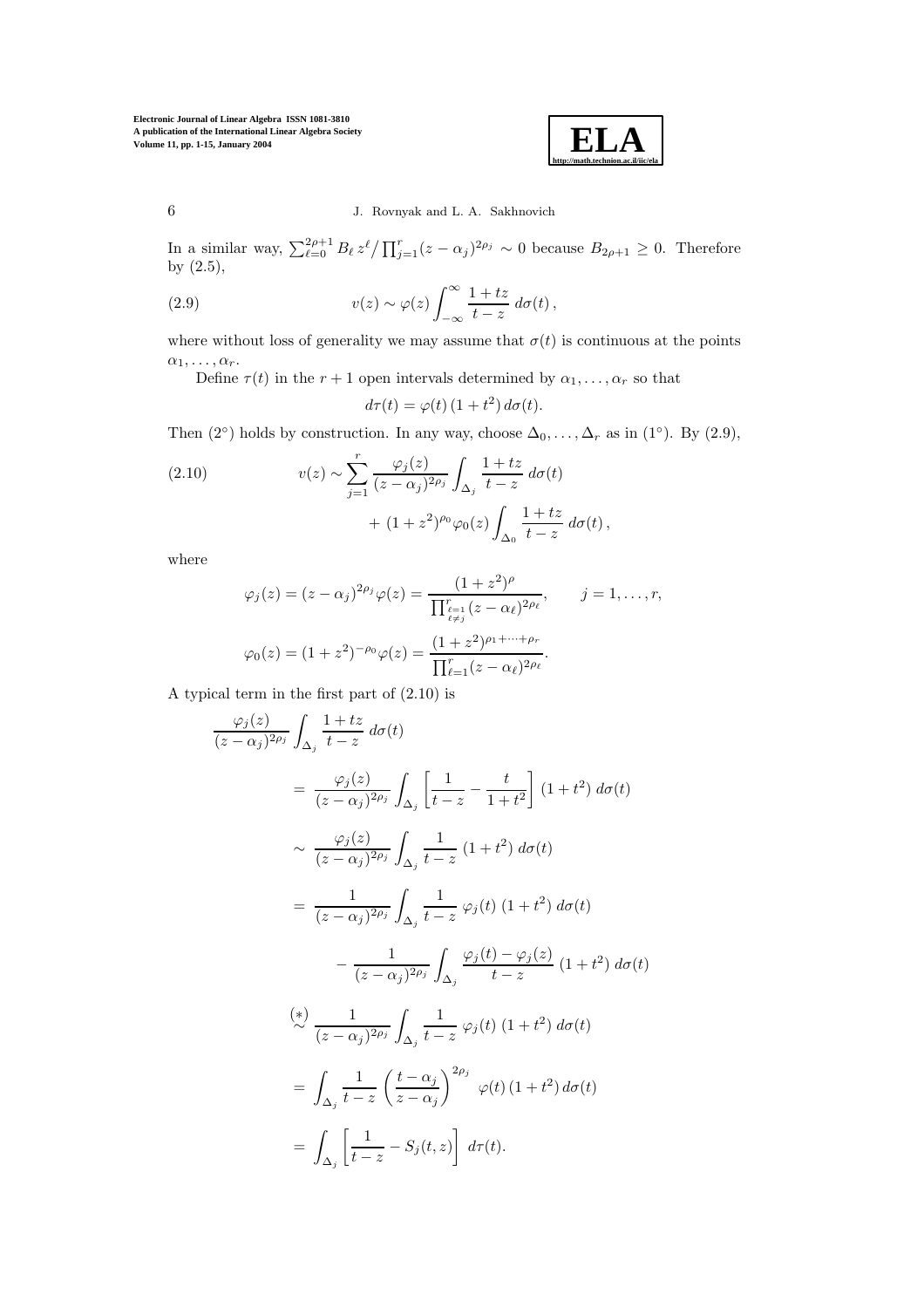

To justify (\*), form the partial fraction decomposition of  $\varphi_j(z)$ , and then use the identities

$$
\frac{z^{p+1} - t^{p+1}}{z - t} = \sum_{\mu + \nu = p} t^{\mu} z^{\nu},
$$
  

$$
\frac{1}{z - t} \left[ \frac{1}{(z - \alpha_j)^p} - \frac{1}{(t - \alpha_j)^p} \right] = - \sum_{\mu + \nu = p+1} \frac{1}{(t - \alpha_j)^{\mu}} \frac{1}{(z - \alpha_j)^{\nu}},
$$

to see that

$$
-\frac{1}{(z-\alpha_j)^{2\rho_j}}\int_{\Delta_j}\frac{\varphi_j(t)-\varphi_j(z)}{t-z}\left(1+t^2\right)d\sigma(t)\sim 0.
$$

In a similar way, the last term in (2.10) is

$$
(1 + z2)\rho_0 \varphi_0(z) \int_{\Delta_0} \frac{1 + tz}{t - z} d\sigma(t)
$$
  
=  $(1 + z2)\rho_0 \int_{\Delta_0} \frac{1 + tz}{t - z} \varphi_0(t) d\sigma(t)$   
 $- (1 + z2)\rho_0 \int_{\Delta_0} (1 + tz) \frac{\varphi_0(t) - \varphi_0(z)}{t - z} d\sigma(t)$   
 $\sim (1 + z2)\rho_0 \int_{\Delta_0} \frac{1 + tz}{t - z} \varphi_0(t) d\sigma(t)$   
=  $\int_{\Delta_0} (1 + z2)\rho_0 \frac{1 + tz}{t - z} \frac{1}{(1 + t2)\rho_0+1} \varphi(t) (1 + t2) d\sigma(t)$   
=  $\int_{\Delta_0} \left[ \frac{1}{t - z} - S_0(t, z) \right] d\tau(t).$ 

On combining these results, we obtain  $(2.7)$  and hence  $(2.1)$ .  $\square$ 

*Proof of Theorem 2.1, sufficiency.* Assume  $v(z)$  is given by (2.1). Then for each  $j=1,\ldots,r,$ 

$$
v_j(z) = \int_{\Delta_j} \left[ \frac{1}{t-z} - S_j(t,z) \right] d\tau(t) = \int_{\Delta_j} \frac{1}{t-z} \left( \frac{t-\alpha_j}{z-\alpha_j} \right)^{2\rho_j} d\tau(t)
$$

has the form (2.3) and hence represents a generalized Nevanlinna function. Similarly,

$$
v_0(z) = \int_{\Delta_0} \left[ \frac{1}{t - z} - S_0(t, z) \right] d\tau(t) = \int_{\Delta_0} \frac{(1 + z^2)^{\rho_0}}{(1 + t^2)^{\rho_0 + 1}} \frac{1 + tz}{t - z} d\tau(t)
$$

is a generalized Nevanlinna function. The discrete terms coincide with a rational function with selfadjoint  $m \times m$  matrix values on the real axis, and these also have the form (2.3) (since in that formula we can take  $v_0(z) \equiv 0$ ). Thus  $v(z)$  belongs to some class  $\mathbf{N}_{\varkappa}.$   $\;\;\mathbf{\Box}$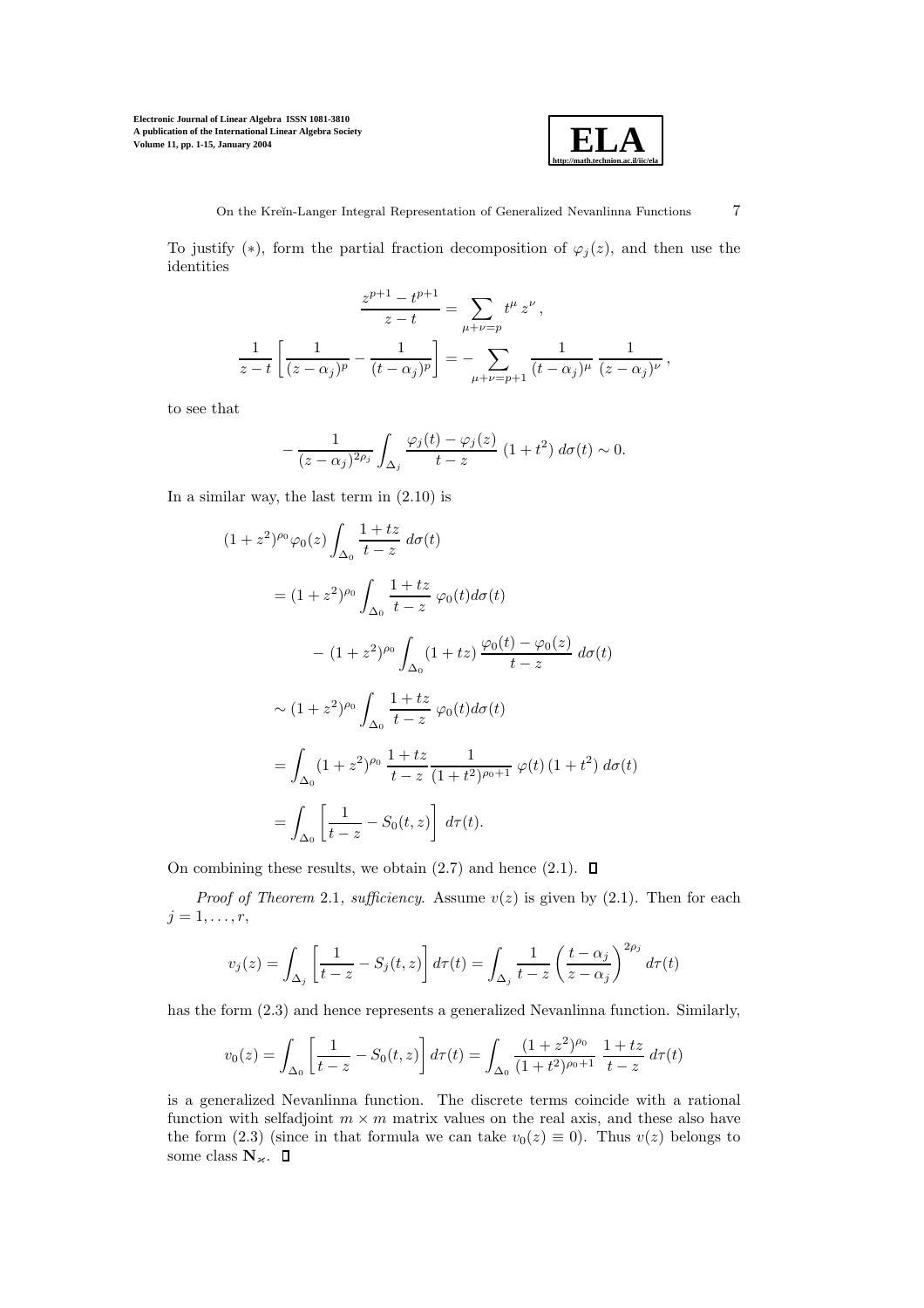

**3. Stieltjes inversion formula.** The Kreĭn-Langer representation (2.1) of a given generalized Nevanlinna function  $v(z)$  is not unique because of the arbitrariness of the choice of sets  $\Delta_0, \Delta_1, \ldots, \Delta_r$ . But this choice affects only the discrete parts, and the function  $\tau(t)$  in (2.1) is unique and can be recovered from  $v(z)$  by a Stieltjes inversion formula. We prove this in a matrix form.

THEOREM 3.1. Let  $v(z)$  be an  $m \times m$  matrix-valued function in  $N_{\kappa}$  which is represented in the form  $(2,1)$ . Let [a, b] be an interval whose endpoints are points of continuity of  $\tau(t)$  and which does not contain any point  $\alpha_1, \ldots, \alpha_r$ . Then

(3.1) 
$$
\lim_{y \downarrow 0} \frac{1}{\pi} \int_a^b g(t)^* \left[ \text{Im } v(t+iy) \right] h(t) dt = \int_a^b g(t)^* d\tau(t) h(t)
$$

for any continuous  $\mathbb{C}^m$ -valued functions  $g(t)$  and  $h(t)$  on [a, b].

It follows that in (3.1), the vector-valued functions  $g(t)$  and  $h(t)$  can be replaced by any continuous matrix-valued functions of compatible orders.

*Proof of Theorem 3.1 in the case*  $\varkappa = 0$ . This case is known, but we include a proof for the sake of completeness.

Let  $\mathfrak{S}_0$  be the set of  $\mathbb{C}^m$ -valued step functions on [a, b] whose jumps occur at points of continuity of  $\tau(t)$ . The identity (3.1) holds if  $g(t) = h(t) = \text{const.}$  by the classical Stieltjes inversion formula. By the polarization identity, it holds if  $g(t)$  and  $h(t)$  are possibly different constants. Hence by additivity,  $(3.1)$  holds for all functions  $g(t)$  and  $h(t)$  in  $\mathfrak{S}_0$ .

Fix  $g(t)$  in  $\mathfrak{S}_0$ , and consider a continuous  $\mathbb{C}^m$ -valued function  $h(t)$  on [a, b]. Since  $h(t)$  is uniformly continuous on the interval, we may choose a sequence  $h_k(t)$  in  $\mathfrak{S}_0$ which converges uniformly to  $h(t)$  on [a, b]. Write

$$
(3.2) \frac{1}{\pi} \int_{a}^{b} g(t)^{*} \left[ \text{Im } v(t+iy) \right] h(t) dt - \int_{a}^{b} g(t)^{*} d\tau(t) h(t)
$$
  

$$
= \frac{1}{\pi} \int_{a}^{b} g(t)^{*} \left[ \text{Im } v(t+iy) \right] \left[ h(t) - h_{k}(t) \right] dt
$$
  

$$
+ \left\{ \frac{1}{\pi} \int_{a}^{b} g(t)^{*} \left[ \text{Im } v(t+iy) \right] h_{k}(t) dt - \int_{a}^{b} g(t)^{*} d\tau(t) h_{k}(t) \right\}
$$
  

$$
+ \int_{a}^{b} g(t)^{*} d\tau(t) \left[ h_{k}(t) - h(t) \right].
$$

 $=$  Term  $1 +$  Term  $2 +$  Term  $3$ .

Let  $\varepsilon > 0$  be given. In Term 1,

$$
\left|g(t)^*\big[\mathrm{Im}\,v(t+iy)\big]\left[h(t)-h_k(t)\right]\right|\leq M\,\mathrm{tr}\left[\mathrm{Im}\,v(t+iy)\right]\cdot\left\|h(t)-h_k(t)\right\|,
$$

where M is a bound for  $g(t)$  on [a, b]. Hence for all sufficiently large k, Term 1 is less than  $\varepsilon/3$  for all y such that  $0 < y \le 1$ . Using estimates of the type (1.4), we obtain

$$
\lim_{k \to \infty} \int_a^b g(t)^* d\tau(t) h_k(t) = \int_a^b g(t)^* d\tau(t) h(t).
$$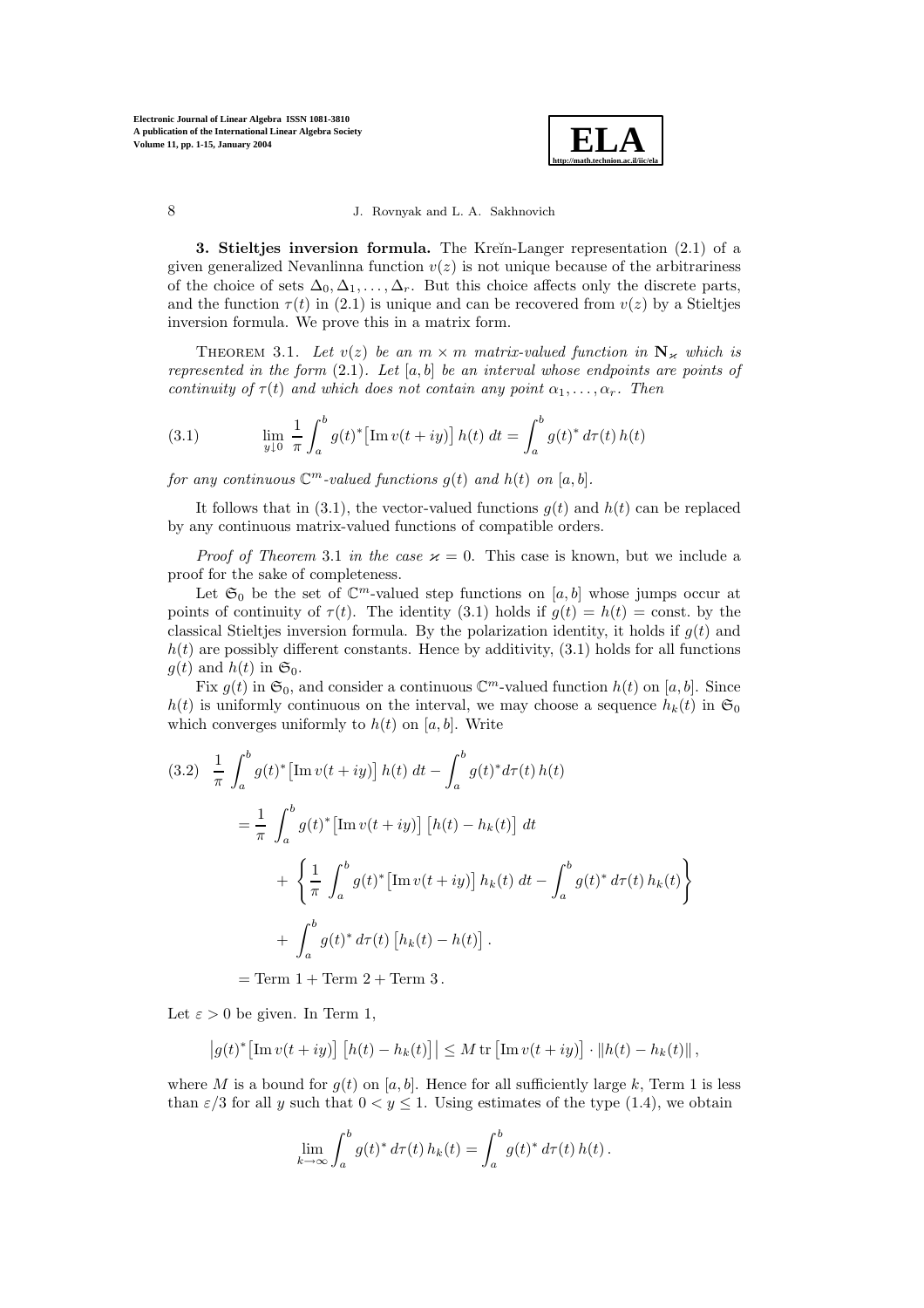

.

Hence Term 3 is less than  $\varepsilon/3$  for all sufficiently large k. Choose k large enough that the first and third terms are less than  $\varepsilon/3$ . Then with k fixed we can find  $\eta > 0$  such that the middle term is less than  $\varepsilon/3$  for  $0 < y < \eta$ . We obtain (3.1) when  $g(t)$  is in  $\mathfrak{S}_0$  and  $h(t)$  is continuous.

A similar argument extends (3.1) to arbitrary continuous functions  $q(t)$  and  $h(t)$ on [a, b].  $\Box$ 

LEMMA 3.2. For any  $m \times m$  matrix-valued function  $v(z)$  in  $\mathbf{N}_0$ ,  $yv(x + iy)$  is bounded in every rectangle  $a \leq x \leq b$  and  $0 \leq y \leq 1$ .

Proof of Lemma 3.2. It is enough to consider the scalar case and

$$
v(z) = \int_c^d \frac{d\mu(t)}{t - z},
$$

where  $-\infty < c < a < b < d < \infty$  and  $\mu(t)$  is nondecreasing on [c, d]. Then for  $z = x + iy,$ 

$$
y v(z) = \int_c^d \frac{(t - \bar{z})y}{|t - z|^2} d\mu(t) = \int_c^d \left[ \frac{(t - x)y}{(t - x)^2 + y^2} + \frac{iy^2}{(t - x)^2 + y^2} \right] d\mu(t),
$$

so  $|y v(z)| \leq \int_c^d \left[\frac{1}{2} + 1\right] d\mu(t)$ .

Proof of Theorem 3.1. Write (2.1) in the form

(3.3) 
$$
v(z) = \sum_{j=0}^{r} \int_{\Delta_j} \left[ \frac{1}{t-z} - \sum_{j=0}^{r} S_j(t, z) \right] d\tau(t) + R_0(z) - \sum_{j=1}^{r} R_j \left( \frac{1}{z - \alpha_j} \right) - \sum_{k=1}^{s} \left[ M_k \left( \frac{1}{z - \beta_k} \right) + M_k \left( \frac{1}{\overline{z} - \beta_k} \right)^* \right]
$$

Since changing  $\Delta_0, \Delta_1, \ldots, \Delta_r$  only affects the discrete parts, and these parts have selfadjoint values on the  $r + 1$  real intervals determined by  $\alpha_1, \ldots, \alpha_r$ , it is sufficient to prove the result when

(3.4) 
$$
v(z) = \int_{\Delta_j} \left[ \frac{1}{t-z} - S_j(t,z) \right] d\tau(t)
$$

and [a, b] is contained in the interior of  $\Delta_i$  for some  $j = 0, 1, \ldots, r$ .

Suppose first that  $j = 1, \ldots, r$ . By  $(1<sup>°</sup>), v(z) = v<sub>0</sub>(z)/(z - \alpha<sub>j</sub>)<sup>2\rho<sub>j</sub></sup>$  where

$$
v_0(z) = \int_{\Delta_j} \frac{d\tau_j(t)}{t-z}, \qquad d\tau_j(t) = (t-\alpha_j)^{2\rho_j} d\tau(t).
$$

Since a and b are points of continuity of  $\tau(t)$ , they are points of continuity of  $\tau_i(t)$ . Write

Im 
$$
v(z) = \frac{1}{(z - \alpha_j)^{2\rho_j}} \operatorname{Im} v_0(z) + \frac{1}{2i} \left[ \frac{1}{(z - \alpha_j)^{2\rho_j}} - \frac{1}{(\bar{z} - \alpha_j)^{2\rho_j}} \right] v_0(z)^*
$$
  
=  $\frac{1}{(z - \alpha_j)^{2\rho_j}} \operatorname{Im} v_0(z) + F(z).$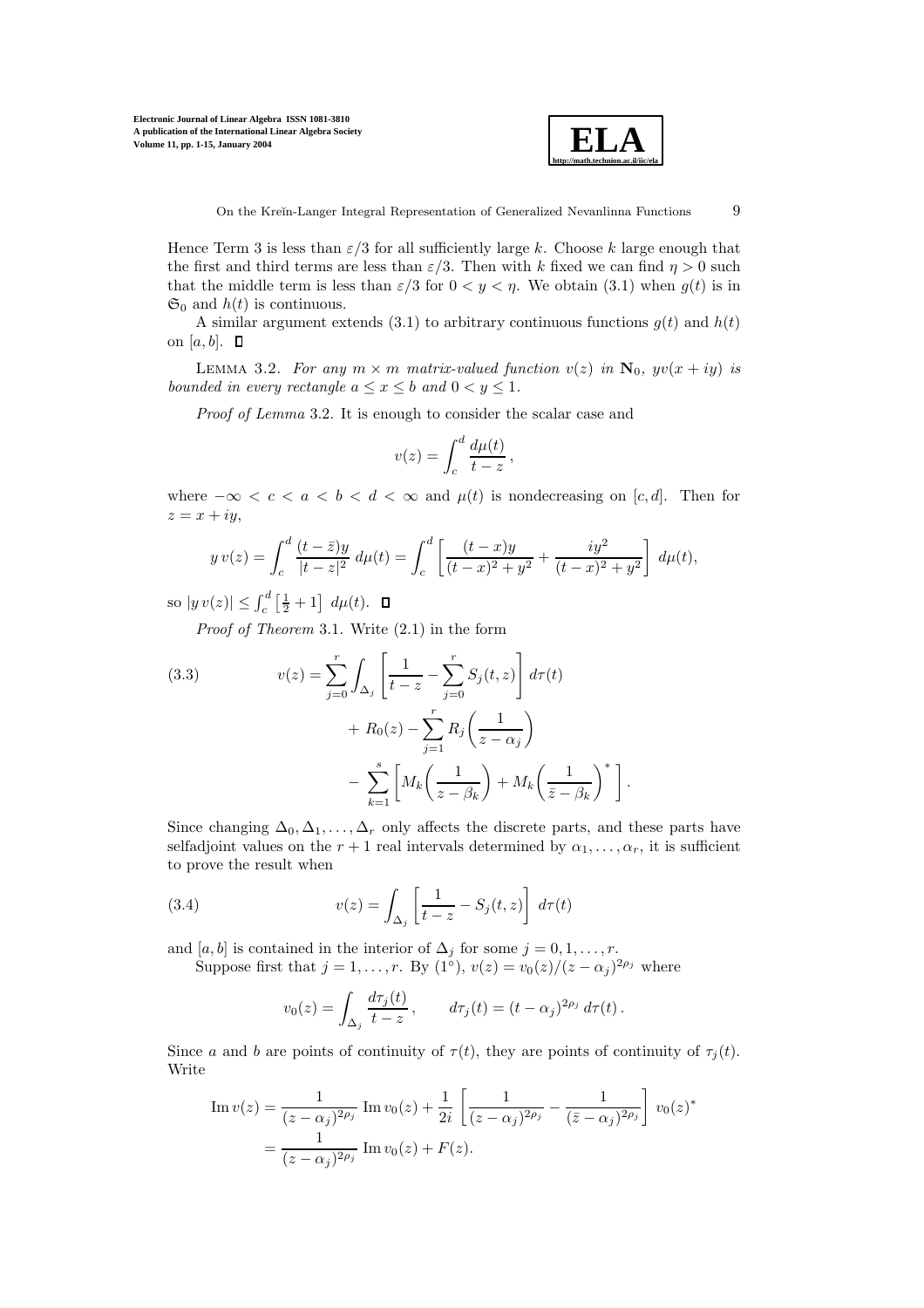

# 10 J. Rovnyak and L. A. Sakhnovich

Since

$$
\frac{1}{z-\bar{z}}\left[\frac{1}{(z-\alpha_j)^{2\rho_j}}-\frac{1}{(\bar{z}-\alpha_j)^{2\rho_j}}\right]=-\sum_{\mu+\nu=2\rho_j+1}\frac{1}{(z-\alpha_j)^\mu}\,\frac{1}{(\bar{z}-\alpha_j)^\nu}
$$

and  $y v_0(z)$  is bounded near the real axis by Lemma 3.2,  $F(z)$  is bounded for  $a \le x \le b$ and  $0 < y \leq 1$ . Hence there is a constant  $M > 0$  such that

$$
|g(t)^*F(t+iy)h(t)|\leq M
$$

for  $a \le t \le b$  and  $0 < y \le 1$ . Since  $v_0(t + i0)^*$  exists a.e.,

$$
\lim_{y \downarrow 0} g(t)^* F(t+iy)h(t) = 0
$$

a.e. on  $[a, b]$ . Therefore

$$
\lim_{y \downarrow 0} \frac{1}{\pi} \int_{a}^{b} g(t)^{*} \left[ \text{Im} \, v(t+iy) \right] h(t) dt
$$
\n
$$
= \lim_{y \downarrow 0} \frac{1}{\pi} \int_{a}^{b} \frac{1}{(t+iy-\alpha_{j})^{2\rho_{j}}} g(t)^{*} \left[ \text{Im} \, v_{0}(t+iy) \right] h(t) dt
$$
\n
$$
= \lim_{y \downarrow 0} \left\{ \frac{1}{\pi} \int_{a}^{b} \frac{1}{(t-\alpha_{j})^{2\rho_{j}}} g(t)^{*} \left[ \text{Im} \, v_{0}(t+iy) \right] h(t) dt + \frac{1}{\pi} \int_{a}^{b} \left[ \frac{1}{(t+iy-\alpha_{j})^{2\rho_{j}}} - \frac{1}{(t-\alpha_{j})^{2\rho_{j}}} \right] g(t)^{*} \left[ \text{Im} \, v_{0}(t+iy) \right] h(t) dt \right\}
$$
\n
$$
= \lim_{y \downarrow 0} \frac{1}{\pi} \int_{a}^{b} \frac{1}{(t-\alpha_{j})^{2\rho_{j}}} g(t)^{*} \left[ \text{Im} \, v_{0}(t+iy) \right] h(t) dt
$$
\n
$$
= \int_{a}^{b} \frac{1}{(t-\alpha_{j})^{2\rho_{j}}} g(t)^{*} d\tau_{j}(t) h(t)
$$
\n
$$
= \int_{a}^{b} g(t)^{*} d\tau(t) h(t).
$$

Here we justify the third equality by estimates similar to those used above. The fourth equality follows by the special case  $\varkappa = 0$  of the theorem, which was proved above.

The case  $j = 0$  is similar. In this case by  $(1<sup>°</sup>), v(z) = (1 + z<sup>2</sup>)<sup>p<sub>0</sub></sup>v<sub>0</sub>(z)$ , where

$$
v_0(z) = \int_{\Delta_0} \left[ \frac{1}{t - z} - \frac{t}{1 + t^2} \right] d\tau_0(t),
$$
  

$$
d\tau_0(t) = \frac{d\tau(t)}{(1 + t^2)^{\rho_0}}, \qquad \int_{\Delta_0} \frac{d\tau_0(t)}{1 + t^2} < \infty,
$$

and a and b are also points of continuity of  $\tau_0(t)$ . Write

Im 
$$
v(z) = (1 + z^2)^{\rho_0} \text{ Im } v_0(z) + \frac{1}{2i} [(1 + z^2)^{\rho_0} - (1 + \bar{z}^2)^{\rho_0}] v_0(z)^*
$$
  
=  $(1 + z^2)^{\rho_0} \text{ Im } v_0(z) + G(z)$ .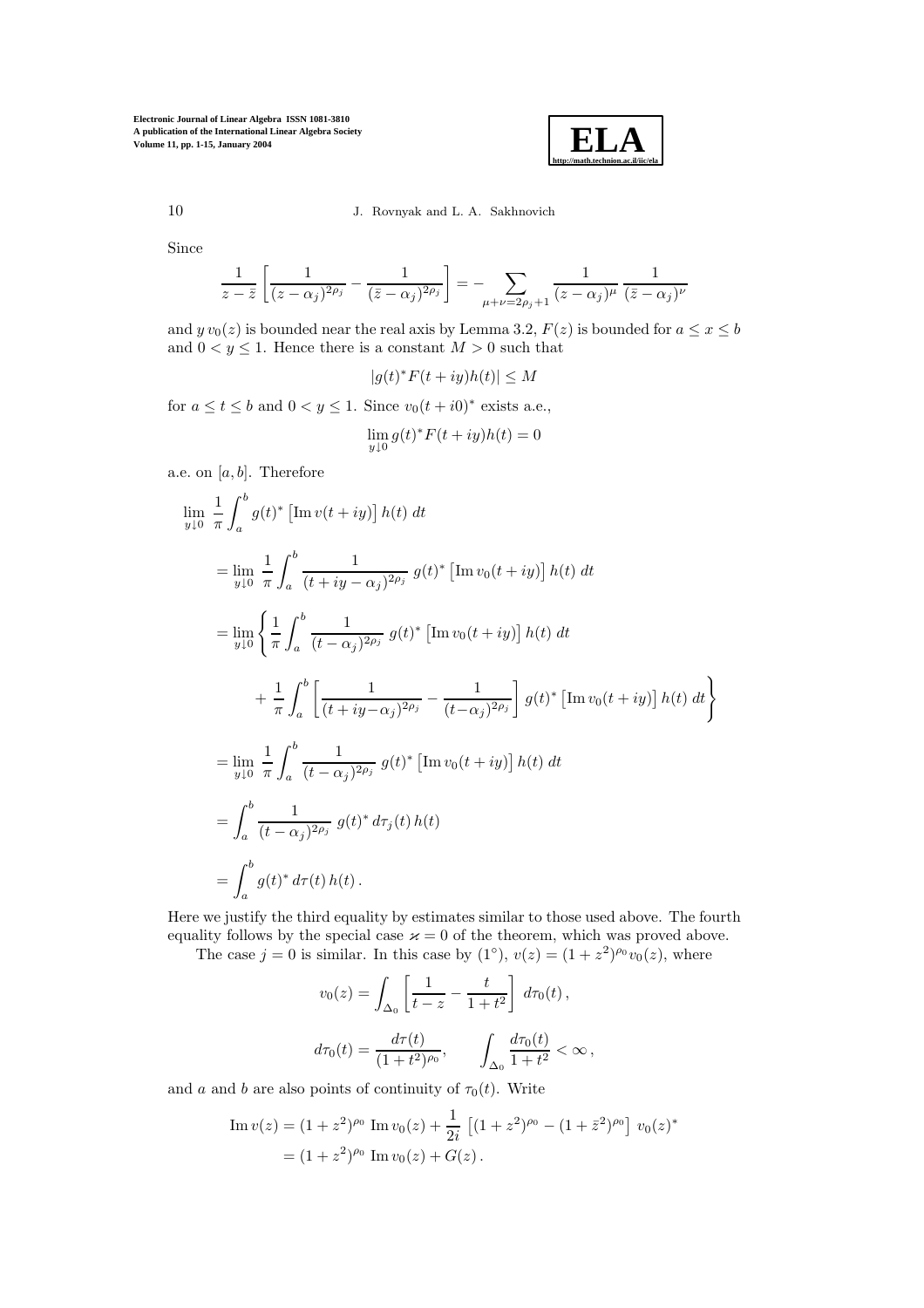

Since

$$
\frac{(1+z^2)^{\rho_0} - (1+\bar{z}^2)^{\rho_0}}{z^2 - \bar{z}^2} = \sum_{\mu+\nu=\rho_0-1} (1+z^2)^{\mu} (1+\bar{z}^2)^{\nu}
$$

and  $y v_0(z)$  is bounded near the real axis by Lemma 3.2, the term  $G(z)$  makes no contribution in the limit:

$$
\lim_{y \downarrow 0} \frac{1}{\pi} \int_{a}^{b} g(t)^{*} \left[ \text{Im} \, v(t+iy) \right] h(t) dt
$$
\n
$$
= \lim_{y \downarrow 0} \frac{1}{\pi} \int_{a}^{b} \left( 1 + (t+iy)^{2} \right)^{\rho_{0}} g(t)^{*} \left[ \text{Im} \, v_{0}(t+iy) \right] h(t) dt
$$
\n
$$
= \lim_{y \downarrow 0} \left\{ \frac{1}{\pi} \int_{a}^{b} (1+t^{2})^{\rho_{0}} g(t)^{*} \left[ \text{Im} \, v_{0}(t+iy) \right] h(t) dt + \frac{1}{\pi} \int_{a}^{b} \left[ \left( 1 + (t+iy)^{2} \right)^{\rho_{0}} - (1+t^{2})^{\rho_{0}} \right] g(t)^{*} \left[ \text{Im} \, v_{0}(t+iy) \right] h(t) dt \right\}
$$
\n
$$
= \lim_{y \downarrow 0} \frac{1}{\pi} \int_{a}^{b} (1+t^{2})^{\rho_{0}} g(t)^{*} \left[ \text{Im} \, v_{0}(t+iy) \right] h(t) dt
$$
\n
$$
= \int_{a}^{b} (1+t^{2})^{\rho_{0}} g(t)^{*} d\tau_{0}(t) h(t)
$$
\n
$$
= \int_{a}^{b} g(t)^{*} d\tau(t) h(t).
$$

Again we have used the case  $\varkappa = 0$  of the theorem which was proved above. The result follows.  $\quad \blacksquare$ 

COROLLARY 3.3. Let  $v(z)$  be an  $m \times m$  matrix-valued function in  $\mathbb{N}_{\varkappa}$ . Then for any Kreïn-Langer representation  $(2.1)$  of  $v(z)$ ,

(3.5) 
$$
\tau(b) - \tau(a) = \lim_{y \downarrow 0} \frac{1}{\pi} \int_{a}^{b} \text{Im } v(t + iy) dt
$$

for every interval [a, b] which does not contain any point  $\alpha_1, \ldots, \alpha_r$  and whose endpoints are points of continuity of  $\tau(t)$ .

We note a generalization of Lemma 3.2.

PROPOSITION 3.4. Let  $v(z)$  be an  $m \times m$  matrix-valued function in  $N_{\kappa}$  with Kre $\check{n}$ -Langer representation  $(2.1)$ . Let  $[a, b]$  be a closed bounded interval not containing any point  $\alpha_1, \ldots, \alpha_r$ . Then  $yv(x+iy)$  is bounded for  $a \leq x \leq b$  and  $0 < y \leq 1$ .

*Proof.* As in the proof of Theorem 3.1 we can reduce to the case where  $v(z)$  has the form (3.4) and [a, b] is contained in the interior of  $\Delta_j$  for some  $j = 0, 1, \ldots, r$ . As in the argument there, the result follows from the special case  $\varkappa = 0$  proved in Lemma 3.2.  $\square$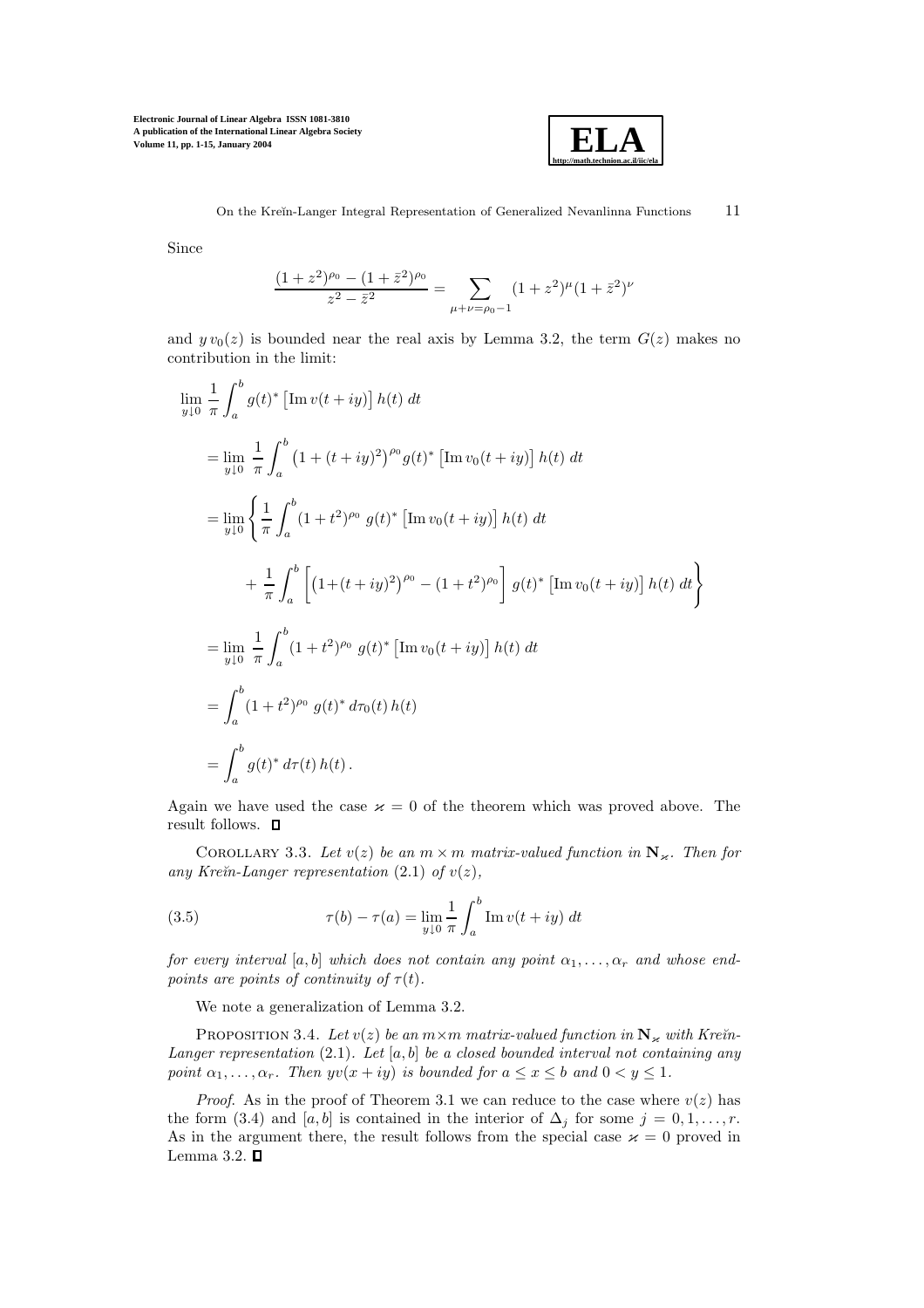

**4. Characterization of some special classes.** We characterize two subclasses of  $N_k$  which are determined by behavior at infinity in terms of their Kreĭn-Langer representations.

THEOREM 4.1. Let  $v(z)$  be an  $m \times m$  matrix-valued function in  $N_{\kappa}$ . Assume that  $v(iy)/y \to 0$  as  $y \to \infty$ . Then the part

(4.1) 
$$
\int_{\Delta_0} \left[ \frac{1}{t - z} - S_0(t, z) \right] d\tau(t) + R_0(z)
$$

in the Kre $\tilde{m}$ -Langer representation of  $v(z)$  can be chosen with  $\rho_0 = 0$  and  $R_0(z)$ constant; that is, this part can be reduced to the form

(4.2) 
$$
\int_{\Delta_0} \left[ \frac{1}{t-z} - \frac{t}{1+t^2} \right] d\tau(t) + C_0,
$$

where  $\int_{\Delta_0} d\tau(t)/(1+t^2)$  is convergent and  $C_0$  is a constant selfadjoint  $m \times m$  matrix. Conversely, if  $(4.1)$  has the form  $(4.2)$ , then

$$
(4.3) \t v(z)/z \to 0
$$

as  $|z|\to\infty$  in any sector  $|x| \leq \delta |y|$ ,  $\delta > 0$   $(z = x + iy)$ .

Proof. Without loss of generality, in both the direct and converse statements we can assume that  $v(z)$  has the form (4.1). In fact, consider any Kreĭn-Langer representation  $(2.1)$ . Write this first in the form  $(3.3)$  and then

$$
v(z) = v_1(z) + \int_{\Delta_0} \left[ \frac{1}{t - z} - S_0(t, z) \right] d\tau(t) + R_0(z).
$$

By examining the parts in  $v_1(z)$  and using elementary estimates, we see that  $z v_1(z) =$  $\mathcal{O}(1)$  as  $|z| \to \infty$  in any sector  $|x| < \delta |y|$ ,  $\delta > 0$ . Hence without loss of generality we may assume that  $v(z)$  is given by (4.1). Then by (1<sup>°</sup>), we can write  $v(z)$  in the form

(4.4) 
$$
v(z) = (1+z^2)^{\rho_0} \int_{\Delta_0} \frac{1+tz}{t-z} \frac{d\tau(t)}{(1+t^2)^{\rho_0+1}} + R_0(z)
$$

$$
= (1+z^2)^{\rho_0} \int_{\Delta_0} \frac{1+tz}{t-z} d\sigma(t) + R_0(z),
$$

where  $\int_{\Delta_0} d\sigma(t)$  is convergent,  $R_0(z) = \sum_{j=0}^{2\rho_0+1} C_j z^j$  has selfadjoint coefficients, and  $C_{2\rho_0+1}\geq 0.$ 

Now assume that  $v(iy)/y \to 0$  as  $y \to \infty$ . By (4.4),

(4.5) 
$$
v(iy) = \left\{ (1 - y^2)^{\rho_0} \int_{\Delta_0} \frac{(1 - y^2)t}{t^2 + y^2} d\sigma(t) + C_0 - C_2 y^2 + \dots + (-1)^{\rho_0} C_{2\rho_0} y^{2\rho_0} \right\} + i \left\{ (1 - y^2)^{\rho_0} \int_{\Delta_0} \frac{y(1 + t^2)}{t^2 + y^2} d\sigma(t) + C_1 y - C_3 y^3 + \dots + (-1)^{\rho_0 - 1} C_{2\rho_0 - 1} y^{2\rho_0 - 1} + (-1)^{\rho_0} C_{2\rho_0 + 1} y^{2\rho_0 + 1} \right\}.
$$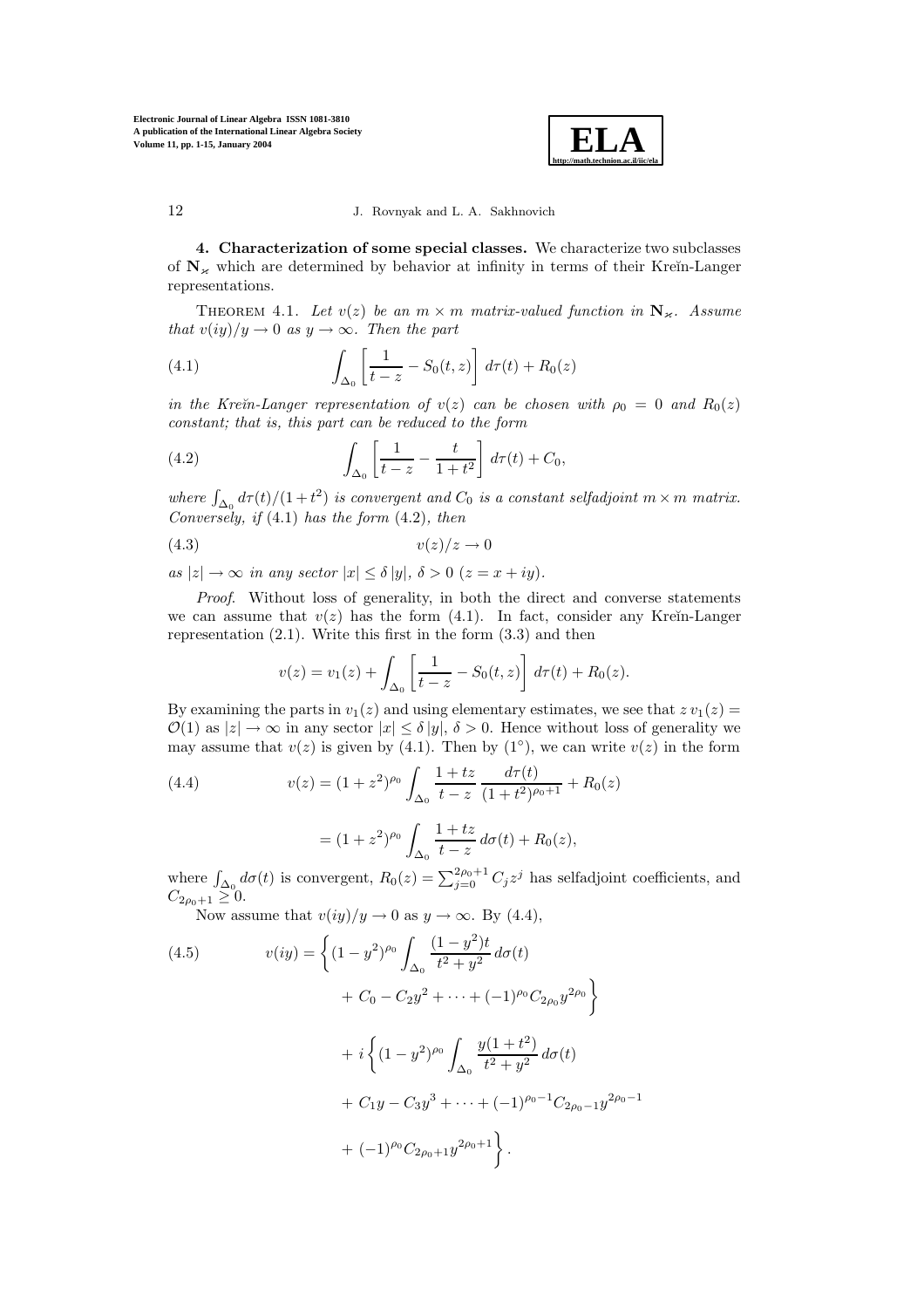

From the imaginary parts of (4.5), we get

$$
(-1)^{\rho_0} \frac{\operatorname{Im} [v(iy)/y]}{y^{2\rho_0}} = \frac{(y^2 - 1)^{\rho_0}}{y^{2\rho_0}} \int_{\Delta_0} \frac{t^2 + 1}{t^2 + y^2} d\sigma(t)
$$
  
+  $(-1)^{\rho_0} \frac{C_1 - C_3 y^2 + \dots + (-1)^{\rho_0 - 1} C_{2\rho_0 - 1} y^{2\rho_0 - 2}}{y^{2\rho_0}}$   
+  $C_{2\rho_0 + 1}$ .

Therefore because  $v(iy)/y \to 0$  as  $y \to \infty$ ,  $C_{2\rho_0+1} = 0$ . If already  $\rho_0 = 0$ , this shows that  $(4.1)$  has the form  $(4.2)$ , and we are done.

Suppose  $\rho_0 \geq 1$ . Then we obtain

$$
(-1)^{\rho_0} \frac{\operatorname{Im} [v(iy)/y]}{y^{2\rho_0 - 2}} = \frac{(y^2 - 1)^{\rho_0}}{y^{2\rho_0}} \int_{\Delta_0} \frac{y^2(t^2 + 1)}{t^2 + y^2} d\sigma(t) + (-1)^{\rho_0} \frac{C_1 y^2 - C_3 y^4 + \dots + (-1)^{\rho_0 - 1} C_{2\rho_0 - 1} y^{2\rho_0}}{y^{2\rho_0}}.
$$

Letting  $y \to \infty$ , we deduce that  $\int_{\Delta_0} (1 + t^2) d\sigma(t)$  is convergent and

(4.6) 
$$
0 = \int_{\Delta_0} (1 + t^2) d\sigma(t) - C_{2\rho_0 - 1}.
$$

Again by  $(4.5)$ ,

$$
(-1)^{\rho_0+1} \frac{\text{Re} [v(iy)/y]}{y^{2\rho_0-1}} = \frac{(y^2-1)^{\rho_0}}{y^{2\rho_0}} \int_{\Delta_0} \frac{y^2-1}{t^2+y^2} \frac{t}{1+t^2} (1+t^2) d\sigma(t) + (-1)^{\rho_0+1} \frac{C_0-C_2y^2+\cdots+(-1)^{\rho_0}C_{2\rho_0}y^{2\rho_0}}{y^{2\rho_0}}.
$$

Since  $\rho_0 \geq 1$ , it follows that

(4.7) 
$$
0 = \int_{\Delta_0} t \, d\sigma(t) - C_{2\rho_0}.
$$

We can now write (4.4) in the form

$$
v(z) = (1 + z2)\rho0-1 \int_{\Delta_{0}} \frac{1 + tz}{t - z} [(1 + z2) - (1 + t2) + (1 + t2)] d\sigma(t) + R_{0}(z)
$$
  

$$
= (1 + z2)\rho0-1 \int_{\Delta_{0}} \frac{1 + tz}{t - z} (1 + t2) d\sigma(t)
$$
  

$$
- (1 + z2)\rho0-1 \int_{\Delta_{0}} (1 + tz)(t + z) d\sigma(t) + R_{0}(z)
$$
  

$$
= (1 + z2)\rho0-1 \int_{\Delta_{0}} \frac{1 + tz}{t - z} d\tilde{\sigma}(t) + \tilde{R}_{0}(z),
$$

where

$$
d\tilde{\sigma}(t) = (1+t^2) d\sigma(t),
$$
  
\n
$$
\tilde{R}_0(z) = R_0(z) - (1+z^2)^{\rho_0 - 1} \int_{\Delta_0} (1+tz)(t+z) d\sigma(t).
$$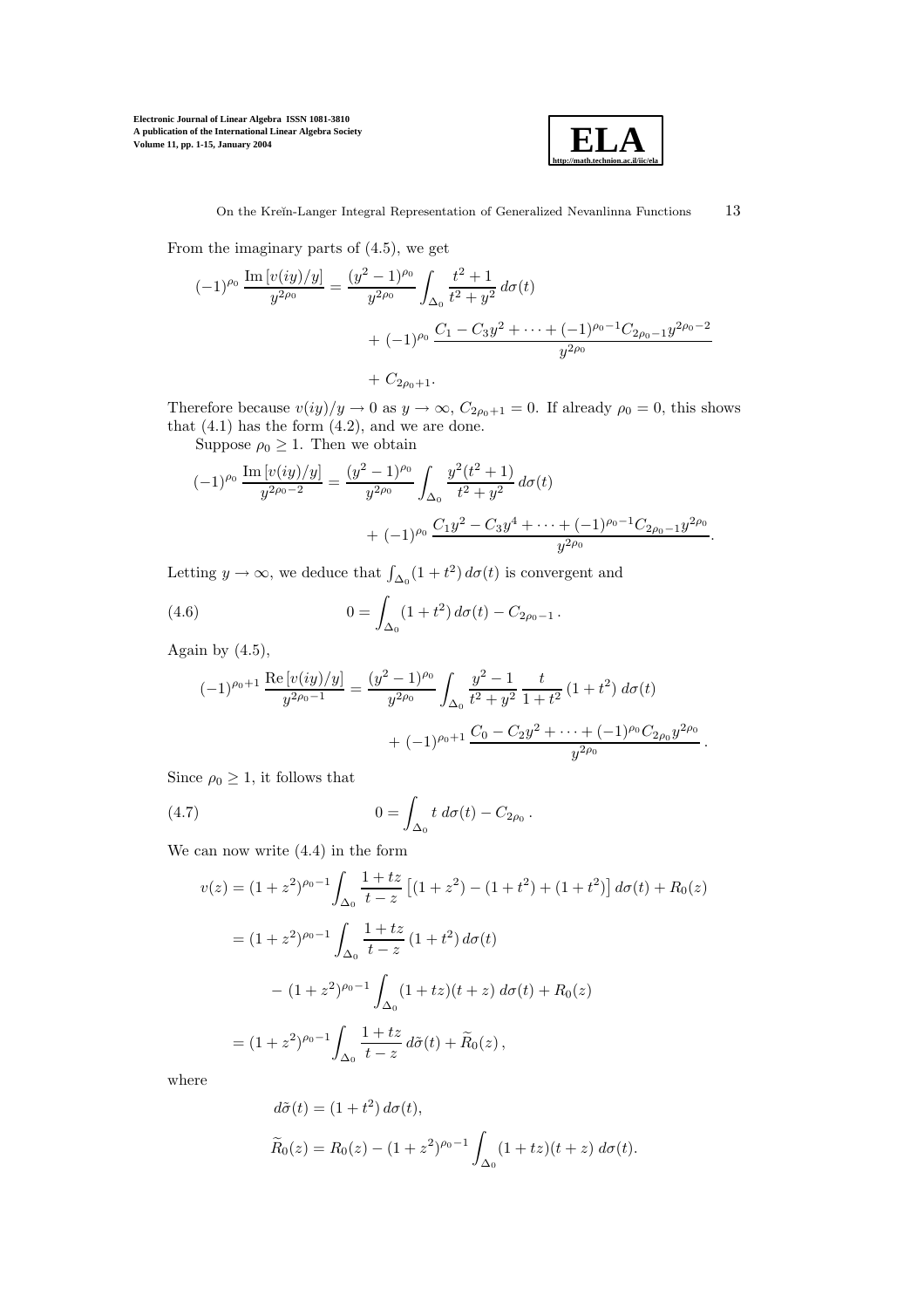

14 J. Rovnyak and L. A. Sakhnovich

By (4.6) and (4.7),

$$
\widetilde{R}_0(z) = R_0(z) - (1 + z^2)^{\rho_0 - 1} \left[ \int_{\Delta_0} z(1 + t^2) d\sigma(t) + \int_{\Delta_0} (1 + z^2) t d\sigma(t) \right]
$$

$$
= C_0 + C_1 z + \dots + C_{2\rho_0 - 1} z^{2\rho_0 - 1} + C_{2\rho_0} z^{2\rho_0}
$$

$$
- z(1 + z^2)^{\rho_0 - 1} C_{2\rho_0 - 1} - (1 + z^2)^{\rho_0} C_{2\rho_0}
$$

$$
= \sum_{j=0}^{2\rho_0 - 1} \widetilde{C}_j z^j,
$$

where  $\widetilde{C}_0,\ldots,\widetilde{C}_{2\rho_0-1}$  are selfadjoint matrices and  $\widetilde{C}_{2\rho_0-1}\geq 0$ ; in fact,

$$
\widetilde{C}_{2\rho_0-1} = C_{2\rho_0-1} - C_{2\rho_0-1} = 0.
$$

By repeating this argument if necessary, we obtain a representation (4.1) with  $\rho_0 = 0$ and  $R_0(z)$  constant. This completes the proof of the direct part of the theorem.

Conversely, suppose  $v(z)$  has the form  $(4.2)$ , and so

$$
v(z) = \int_{\Delta_0} \frac{1+tz}{t-z} \, \frac{d\tau(t)}{1+t^2} + C_0,
$$

where  $C_0$  is a constant selfadjoint matrix. Using the elementary estimate

(4.8) 
$$
\left|\frac{t}{t-x-iy}\right| \leq \sqrt{1+\delta^2}, \qquad |x| \leq \delta |y|,
$$

we obtain (4.3) as  $|z| \to \infty$  in any sector  $|x| \le \delta |y|$ ,  $\delta > 0$ .  $\Box$ 

THEOREM 4.2. Let  $v(z)$  be an  $m \times m$  matrix-valued function in  $N_{\kappa}$ . If  $yv(iy) =$  $\mathcal{O}(1)$  as  $y \to \infty$ , the part (4.1) in the Krein-Langer representation can be reduced to the form

(4.9) 
$$
\int_{\Delta_0} \frac{d\sigma(t)}{t-z},
$$

where  $\int_{\Delta_0} d\sigma(t)$  is convergent. Conversely, if (4.1) has the form (4.9), then

$$
(4.10) \t\t\t zv(z) = \mathcal{O}(1)
$$

as  $|z| \to \infty$  in any sector  $|x| \le \delta |y|$ ,  $\delta > 0$   $(z = x + iy)$ .

*Proof.* Let  $yv(iy) = \mathcal{O}(1)$  as  $y \to \infty$ . As in the proof of Theorem 4.1, we may assume that  $v(z)$  is given by (4.1). Then by Theorem 4.1, we can further assume that

$$
v(z) = \int_{\Delta_0} \left[ \frac{1}{t - z} - \frac{t}{1 + t^2} \right] d\tau(t) + C_0,
$$

where  $\int_{\Delta_0} d\tau(t)/(1+t^2)$  is convergent and  $C_0$  is a constant selfadjoint  $m \times m$  matrix. Equivalently,

$$
v(z) = \int_{\Delta_0} \frac{1+tz}{t-z} d\tilde{\sigma}(t) + C_0,
$$